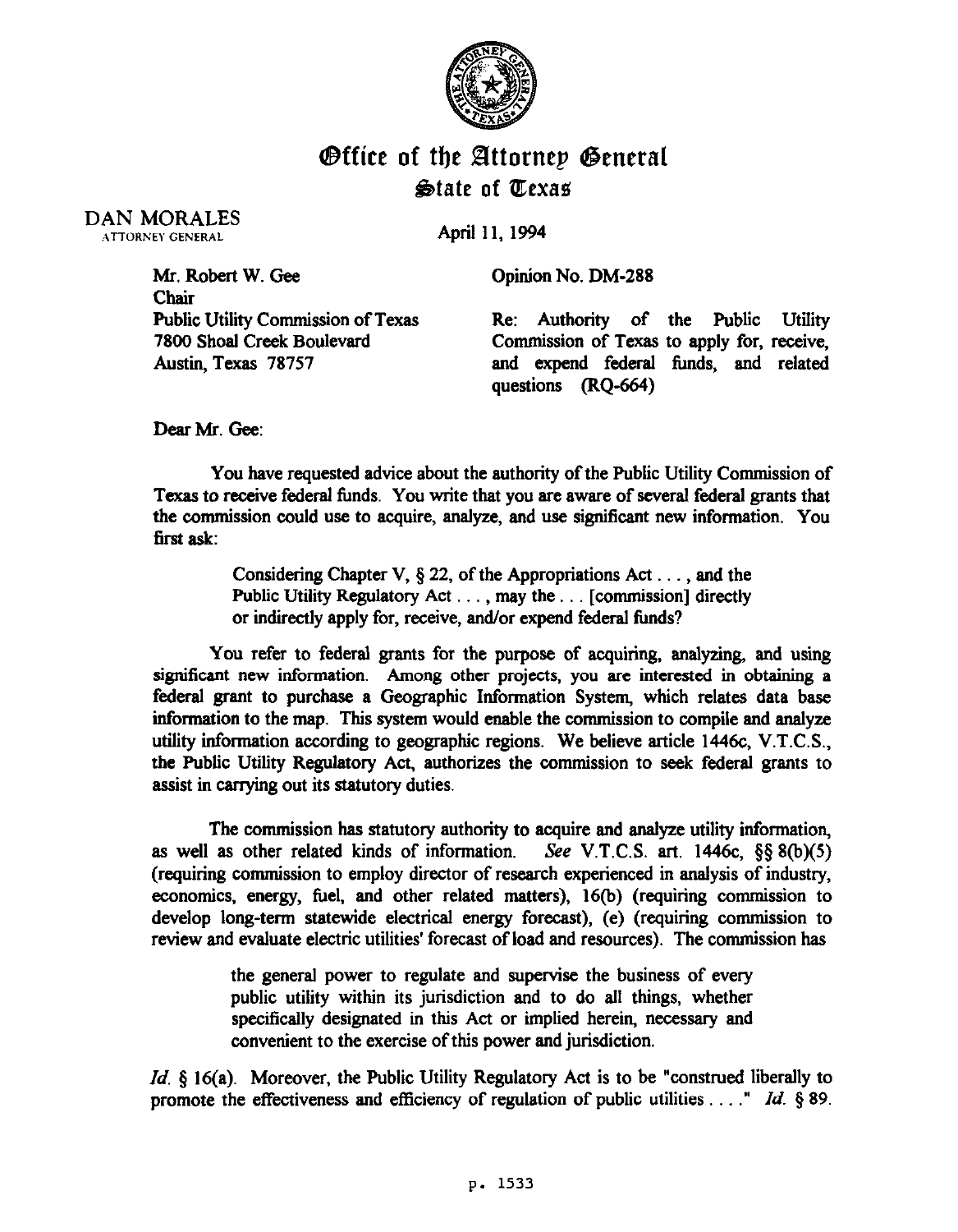We believe that the commission has authority to apply for federal grants when "necessary and convenient to the exercise" of its general power to regulate public utilities. In our opinion, the commission is authorized to seek and receive a federal grant to purchase the Geographical Information Service you described, assuming that the conditions attached to the particular grant are conditions that the commission may accept. See also Gov't Code, \$403.012 (comptroller may accept federal money for a state agency not otherwise restricted by statute, rider, or special provision in the general appropriations act). Whether the commission has statutory authority to apply for grants for other purposes must be determined on a case-by-case basis. In general, if the commission has statutory authority to receive an appropriation for a particular service or item, we believe it may also seek federal funding for that service or item.

You are concerned, however, that article V, section 22 of the current general appropriations act bars the appropriation to the commission of federal finds received during the current biennium. Federal grant finds, like other funds received by state agencies, must be deposited in the state treasury. Gov't Code  $\S$  404.094; Attorney General Opinion IM-772 (1987). Once fimds are in the treasury, they may be withdrawn only by appropriation by the legislature. Tex. Const. art. VIII,  $\delta$  6. The general appropriations act may include items of appropriation, which state the amount and purpose of funds allocated to state agencies, and riders that detail, limit, or restrict the use of finds appropriated by the act.' Tex. Const. art. III, § 35; Attorney General Opinion V-1254 (1951); see alsoMoore v. *Sheppard,* 192 S.W.2d 559, 561 (Tex. 1946); Attorney General Opinion DM-I 16 (1992) (general legislation may not be enacted in a general appropriations bill). Article V, section 22 of the general appropriations act appropriates federal fimds received during the current biennium to the agencies authorized to use them, subject to stated limitations. See Attorney General Opinions IM-772 (1987) at 7-8; H-550 *(1975)* at 3-4. It states in part:

> All fimds received from the United States government by state agencies and institutions named in this Act are hereby appropriated to such agencies for the purposes for which the federal grant, allocation, aid, payment or reimbursement was made subject to the following:

a. Except for institutions and agencies of higher education, federal funds including unexpended balances shall be deposited to and expended from the specific program identified under each agency's appropriation bill pattern.

<sup>&</sup>lt;sup>1</sup>In addition, article XVI, section 69 of the Texas Constitution now authorizes the legislature to require, by rider in the general appropriations act or by separate statute, the prior approval **of an**  expenditure or the emergency transfer of any funds appropriated to agencies of state government.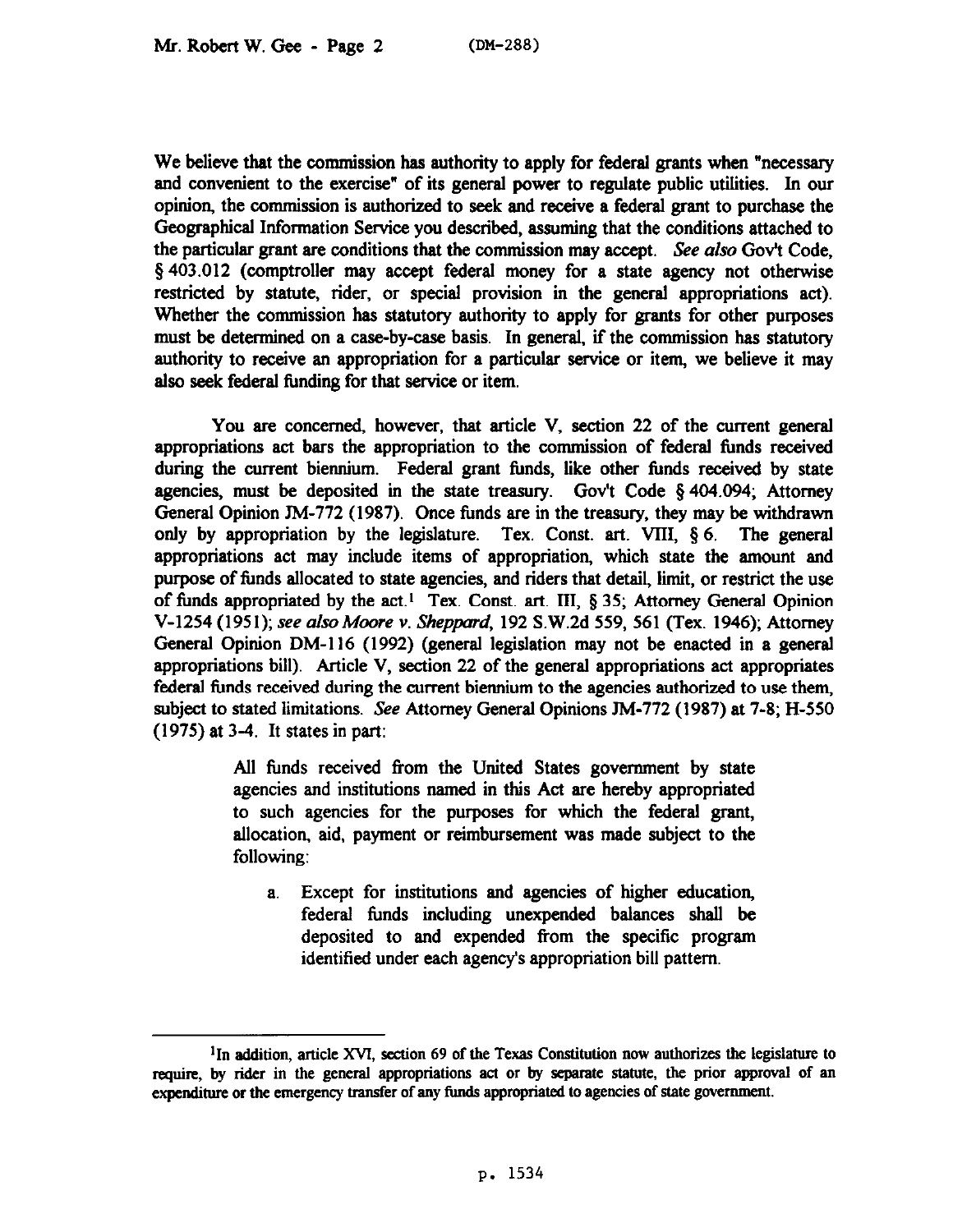Except for institutions and agencies of higher education, no federal funds may be expended for strategies or functions other than those which have been reviewed by the Seventythird Legislature and authorized by specific language in this Act or encompassed by an agency's budget structure as established by this Act.

Acts 1993, 73d Leg., ch. 1051, art. V, § 22, at 5351.<sup>2</sup> You read the first sentence in paragraph a. of this rider as allowing the commission to use federal timds only if its appropriation specifically identifies a program as timded by federal funds. Since the appropriation to the Public Utility Commission does not identify any program as being funded by federal funds, you are concerned that any federal funds granted to the commission during this biennium would not be appropriated to it. See Acts 1993, 73d Leg., ch. 1051, art. I, at 4854-61.

The first sentence in paragraph a. does not expressly state that federal funds may only be deposited to a program specifically identified as a recipient of federal funds, but states that federal funds are to be deposited to "the specific program identified" under the agency's appropriation bill pattern. We read "specific program" as refening to the items of appropriation in each agency's appropriation. The current appropriations act refers to the items of appropriation as "strategies." Moreover, in this context, the word "identified means "set out" or "listed" in the agency's appropriation. Thus, federal funds granted to an agency may only be deposited to and spent from one of the specific programs, or strategies, listed in its appropriation. If the commission's appropriation includes an item that may be spent for a computerized mapping system, federal funding for that purpose may be deposited to that item.

The second sentence in paragraph a. prohibits the expenditure of federal funds for programs other than those reviewed by the 73d legislature and authorized by the specific language of the general appropriations act or by the agency's budget structure. See *generally* Attorney General Opinion JM-772 (1987) (construing second paragraph of virtually identical provision in 1986-1987 appropriations act). Both sentences of paragraph a. have a similar effect: a state agency, except for an agency or institution of higher education, may spend federal fimds for the purpose for which they were granted only if the agency's appropriation authorizes expenditures for that purpose.

The appropriation to the Public Utility Commission appropriates funds for various strategies that appear broad enough to encompass an expenditure for the Geographical Information Service. For example, the commission receives funds to

zArticle **V,** section **22 of the** current general appropriations act also includes other provisions that are not relevant to your question.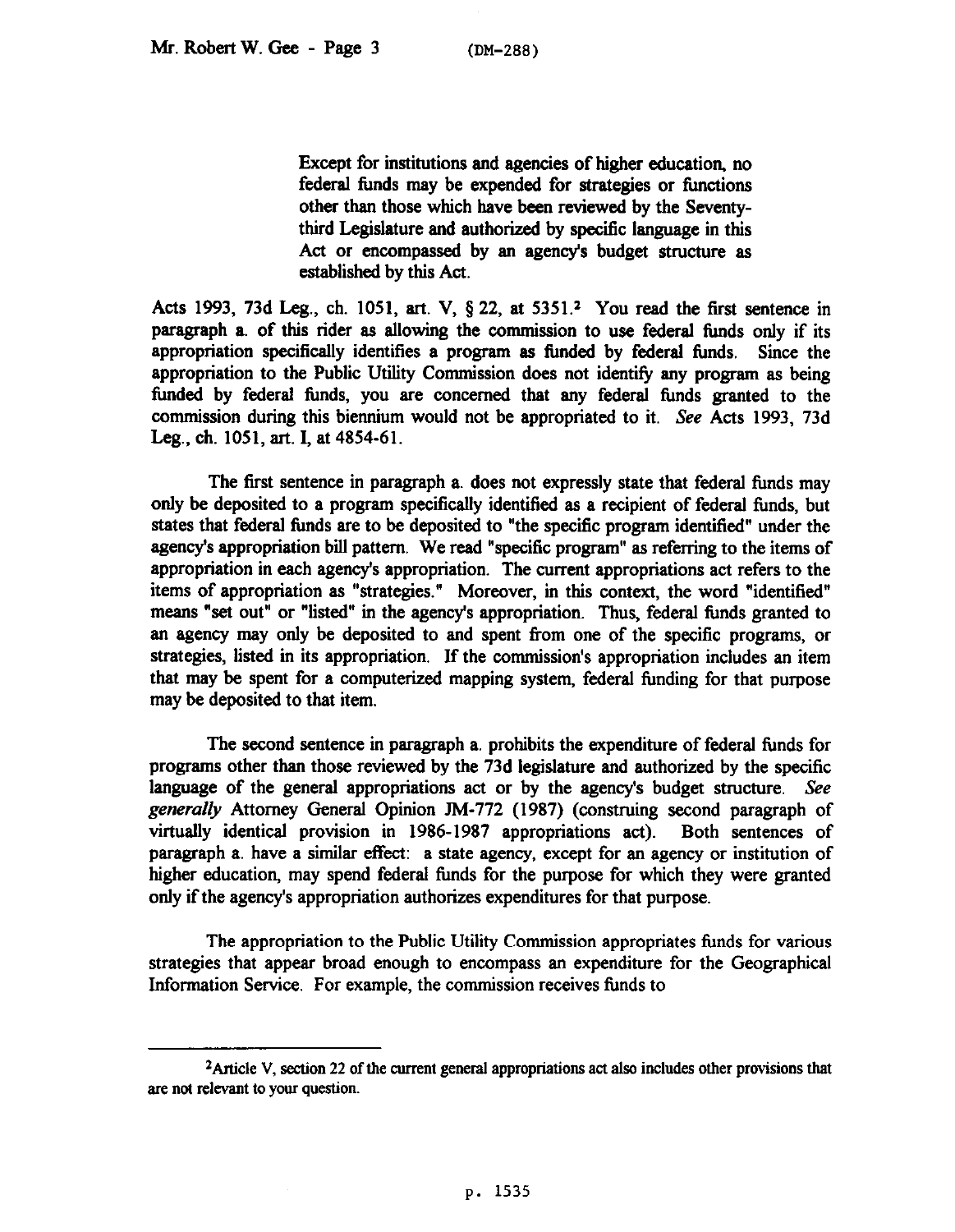Assess the demand and current supply of electricity and determine the need for additional resources. .

a a a a

Process and analyze filings to change boundaries . . . .

 $\cdots$ 

Examine and review all construction reports filed by electric utilities for new transmission lines and power plants.  $\ldots$  [M]aintain database of telecommunications construction information.

Acts 1993, 73d Leg. ch. 1051, art. I, at 4856, 4857 (strategies B.l.l., B.2.1., and C.l.l.). In our opinion, these specific appropriation items are broad enough to encompass an expenditure for a Geographical Information System, and there may be other items in the commission's budget that could also be spent for this purpose. Federal grant funds received for this purpose during the current biennium may be deposited to and expended from one of these accounts or another account that would permit the expenditure of stategenerated fimds for that purpose. See *generdy* Attorney General Opinion JM-916 (1988).

Your other questions are contingent on a contrary reading of section 22. Accordingly, we need not answer them.